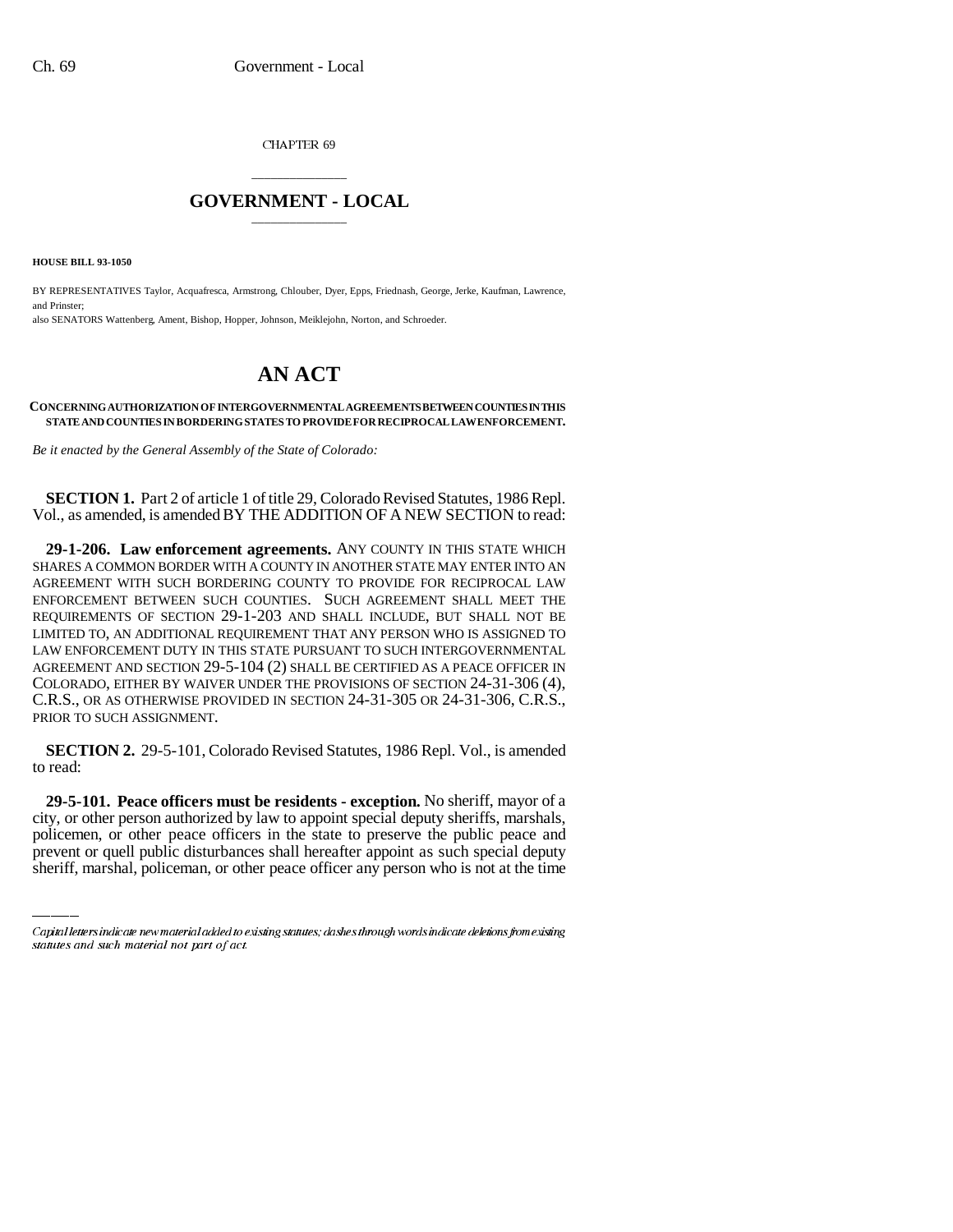Government - Local Ch. 69

of the appointment a bona fide resident of the state of Colorado, and no person shall assume or exercise the functions, powers, duties, or privileges incident and belonging to the office of special deputy sheriff, marshal, policeman, or other peace officer without having first received his appointment in writing from the lawfully constituted authorities of the state. NOTWITHSTANDING THE RESIDENCY REQUIREMENT STATED IN THIS SECTION, A PERSON MAY BE DEPUTIZED OR OTHERWISE ASSIGNED TO LAW ENFORCEMENT DUTY PURSUANT TO SECTION 29-5-104 (2) ALTHOUGH SUCH PERSON IS NOT A BONA FIDE RESIDENT OF THIS STATE.

**SECTION 3.** 29-5-104, Colorado Revised Statutes, 1986 Repl. Vol., is amended to read:

**29-5-104. Request for temporary assignment of police officers or deputy sheriffs - authority.** (1) The chief of police, or person performing the functions thereof, of any town, city, or city and county and the sheriff of any county may, when in his opinion the same is required to quell disturbances or riots or in any other situation wherein he deems that an emergency exists within his jurisdiction, request the chief of police or person performing the function thereof of any other city, town, or city and county or the sheriff of any other county to assign officers or deputy sheriffs under their respective commands to perform temporary duty within the jurisdiction of such requesting chief of police or sheriff and under the direction and control of such requesting chief of police or sheriff under such terms and conditions as shall be agreed upon between the requesting and assigning chiefs of police or sheriffs. Such officers or deputy sheriffs shall, while so assigned and performing duties subject to the direction and control of the requesting chief of police or sheriff, have the same power within the jurisdiction of the requesting chief of police or sheriff as do regular officers or deputies, as the case may be, of such requesting chief of police or sheriff.

(2) WHERE, UNDER THE PROVISIONS OF SECTION 29-1-206, A COUNTY IN THIS STATE ENTERS INTO AN INTERGOVERNMENTAL AGREEMENT FOR RECIPROCAL LAW ENFORCEMENT WITH A BORDERING COUNTY WHICH IS LOCATED IN ANOTHER STATE, THE SHERIFF OF EITHER COUNTY MAY, PURSUANT TO THE PROVISIONS OF SUCH INTERGOVERNMENTAL AGREEMENT, REQUEST THE SHERIFF OF THE OTHER COUNTY TO ASSIGN DEPUTY SHERIFFS OR OTHER PEACE OFFICERS TO PERFORM LAW ENFORCEMENT DUTIES WITHIN THE JURISDICTION OF SUCH REQUESTING SHERIFF AND UNDER THE DIRECTION AND CONTROL OF SUCH REQUESTING SHERIFF UNDER SUCH TERMS AND CONDITIONS AS ARE STATED IN THE INTERGOVERNMENTAL AGREEMENT. PRIOR TO SUCH ASSIGNMENT, SUCH DEPUTY SHERIFFS OR OTHER PEACE OFFICERS SHALL OBTAIN CERTIFICATION AS PEACE OFFICERS IN THIS STATE, EITHER BY WAIVER UNDER THE PROVISIONS OF SECTION 24-31-306 (4), C.R.S., OR AS OTHERWISE PROVIDED IN SECTION 24-31-305 OR 24-31-306, C.R.S. SUCH DEPUTY SHERIFFS OR OTHER PEACE OFFICERS SHALL, WHILE SO ASSIGNED AND PERFORMING DUTIES SUBJECT TO THE DIRECTION AND CONTROL OF THE REQUESTING SHERIFF, HAVE THE SAME POWER WITHIN THE JURISDICTION OF THE REQUESTING SHERIFF AS DO REGULAR DEPUTIES OF SUCH REQUESTING SHERIFF.